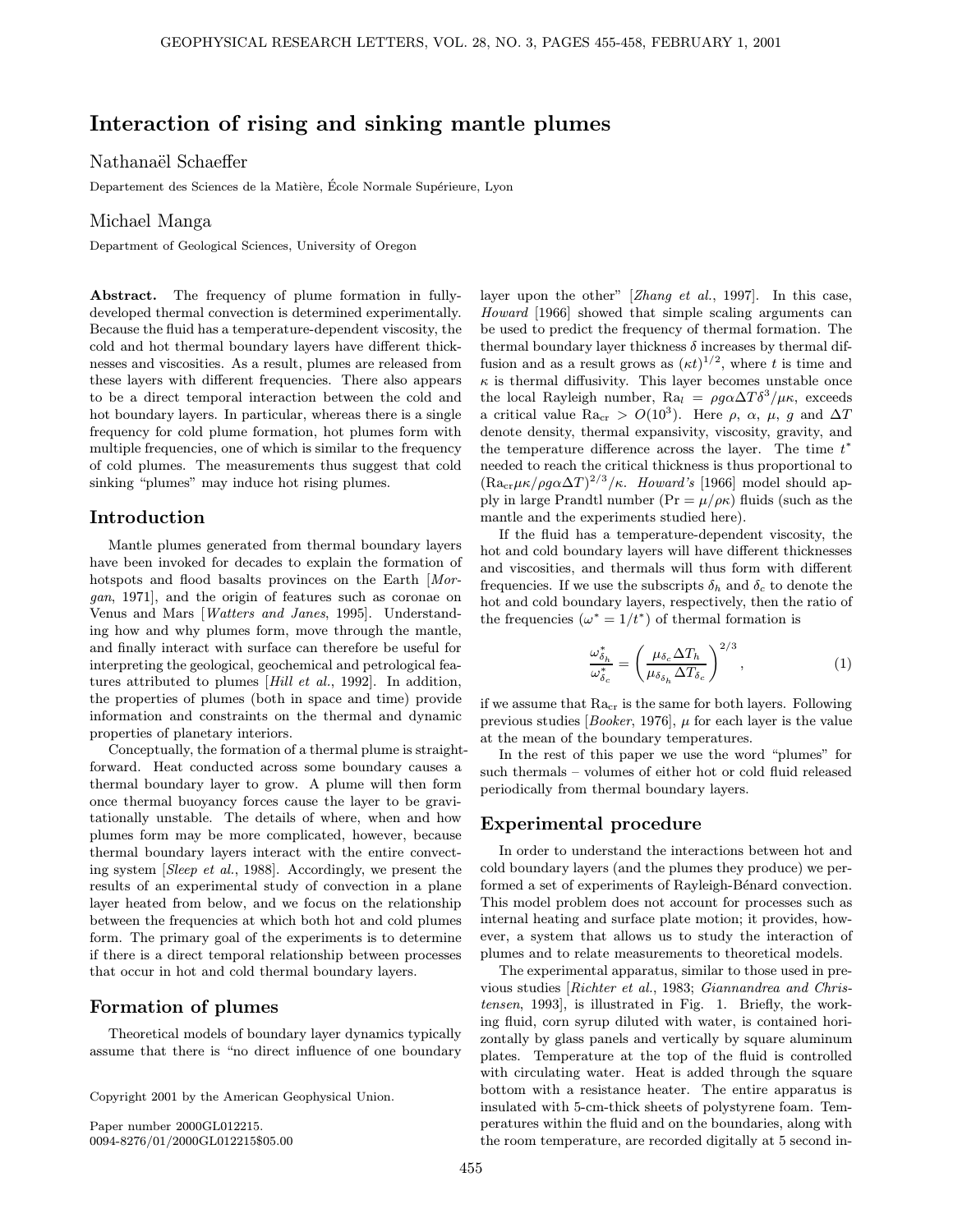

Figure 1. Experimental apparatus.

tervals by an array of 18 calibrated thermocouples. There are two thermocouples in each thermal boundary layer. Pr is always sufficiently large that the Reynolds is less than 0.5 for all experiments. Hence, inertia plays no dynamic role.

All the data presented here are based on equilibrium conditions. This is identified by requiring that the timeaveraged interior and boundary temperatures are constant. Each experiment typically runs for several days, and long enough to record at least 50 plumes.

## Results

Below we summarize experimental results, first the timeaveraged properties of the thermal boundary layers, and second the time-varying behavior of these layers. Time is normalized by the diffusive time scale  $D^2/\kappa$ , and dimensionless temperatures are defined as  $\theta = (T - T_c)/(T_h - T_c)$ , where the subscripts  $h$  and  $c$  refer to the lower and upper boundaries, respectively. Here, Ra is the "global" value for variable-viscosity convection (based on the viscosity at the mean of the boundary temperatures and the layer thickness  $D$ ).

#### Time-averaged properties

Fig. 2a shows the measured Nusselt number (Nu, the ratio of total heat transport compared to the conductive transport in the absence of convection) as a function of Ra. We used Eq. (6) in Richter et al. [1983] to account for the effect of conductive heat losses on Nu. A best fit to our data, Nu =  $0.150Ra^{0.294}$ , is similar to that at smaller Ra [Giannandrea and Christensen, 1993].

Fig. 2b shows the relationship between the mean interior temperature  $\theta_i$  and the viscosity ratio  $\lambda$  (defined in the caption). Solomatov [1995] presents a boundary layer analysis that relates  $\theta_i$  and  $\lambda$  for the case that viscosity varies exponentially with temperature. His results can be modified to account for the different scaling relationships with no-slip boundaries [Manga and Weeraratne, 1999], yielding

$$
\theta_i = \frac{1}{1 + \lambda^{-1/6}}.\tag{2}
$$

Eq. (2) agrees well with the measurements.

Overall, Fig. 2 shows that measurements related to the time-averaged boundary layer thicknesses, both the absolute values (which determine Nu) and relative thicknesses (which govern  $\theta_i$ ), are compatible with previous data and simple boundary layer models.

### Time-dependent behavior of plumes

At sufficiently high Ra, typically  $> O(10^6)$ , discrete thermals or plumes will form for convection between no-slip boundaries [Weeraratne and Manga, 1998]. Here we examine the frequency at which these plumes form. Of the experiments shown in Fig. 2, only a subset could be studied – Ra must be high enough to form discrete plumes. These plumes appear to form with well-defined frequencies. However, at very large  $Ra$ ,  $> O(10^7)$ , plumes form with a wider range of frequencies [Lithgow-Bertelloni et al., 2001] and it becomes more difficult to identify individual frequencies and thus reliably establish the correlations we seek.

Fig. 3a shows partial time series of temperature measurements in the hot and cold boundary layers. Fig. 3b shows the power spectrum of these temperatures. Whereas only one obvious frequency exists for plumes formed in the cold boundary layer, multiple frequencies for hot plumes are apparent in the hot boundary layer. One of these frequencies, we call the "cold frequency", is identical to that of the cold plumes. Two closely spaced higher frequencies are also apparent.

Fig. 4 summarizes measured frequencies. These are determined by examining both power spectra (Fig. 3b) and autocorrelation functions [Manga and Weeraratne, 1999]. We also verify that the frequencies we identify do indeed correspond to recognizable frequencies of hot rising plumes in the original time series (see Fig. 3a). The absolute value of "hot frequencies" follows the  $Ra^{2/3}$  scaling found in previous studies of such plumes [Sparrow et al., 1970]. Similar to Fig. 3, we see two sets of frequencies in the hot boundary layer, one that is nearly the same as that in the cold boundary layer, and a second that is similar to the prediction of Eq.



Figure 2. a) Nusselt number, Nu, as a function of the Rayleigh number, Ra. Ra is based on the viscosity at the mean of the boundary temperatures  $(T_c \text{ and } T_h$  at the top and bottom, respectively). The line is the best-fit to our data. b) Dimensionless interior temperature,  $\theta_i = (T - T_c)/(T_h - T_c)$ , as a function of the viscosity ratio,  $\lambda = \mu(T_c)/\mu(T_h)$ . Curve is prediction of Eq. (2).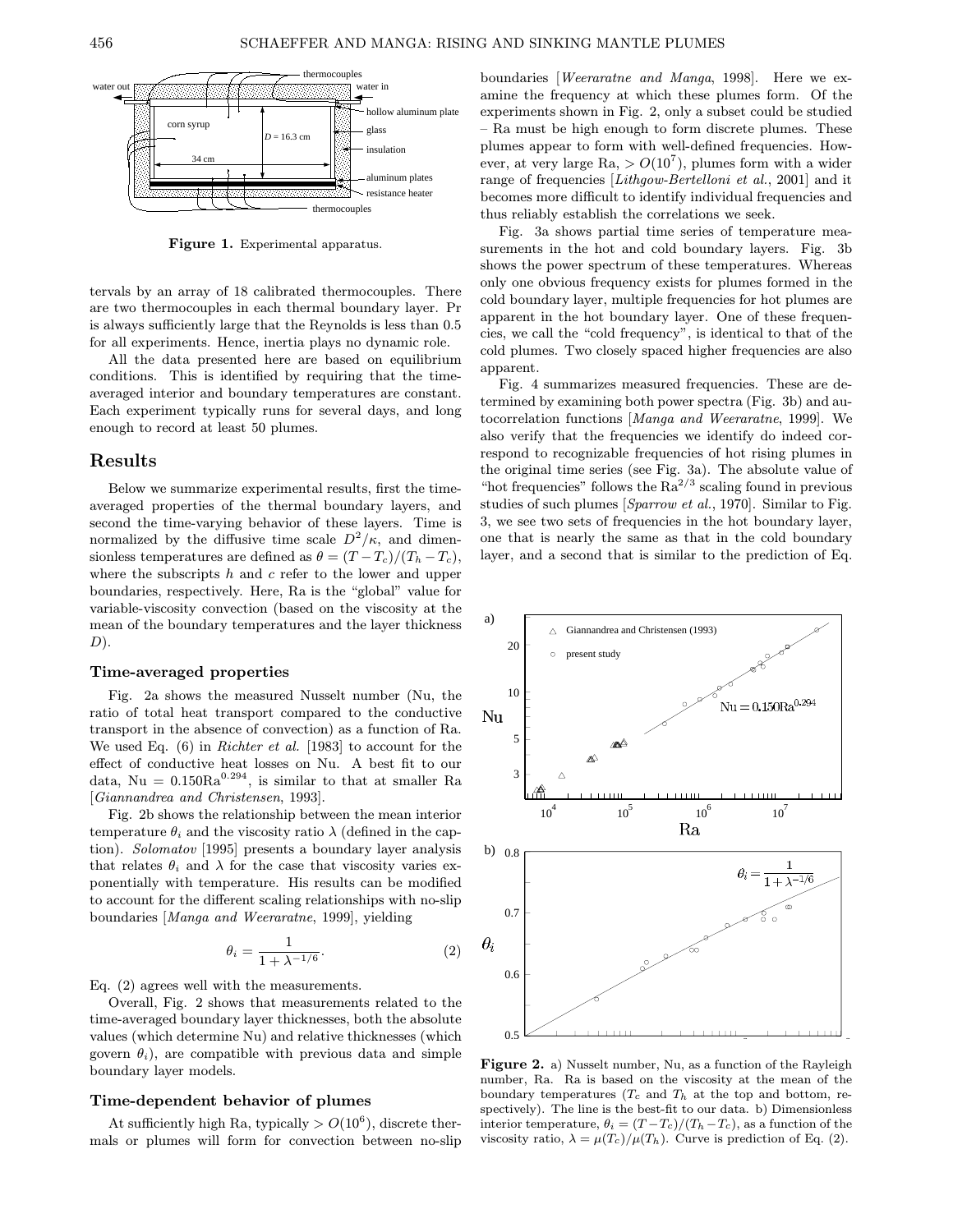

Figure 3. a) Partial time series of temperature measurements in the hot and cold boundary layers, and the mean interior temperature; Ra =  $1.8 \times 10^6$  and  $\lambda = 38$ . b) Power spectra for the time series shown in a.

(1). The time series in Fig. 3a indicates that the location of plume formation changes in time, but also changes slowly enough that we can see repeated plume formation at a given location [Davaille and Jaupart, 1993].

### Orgin of the temporal relationship

The cartoon in Fig. 5 illustrates one way in which plumes may interact. Locally, a high-viscosity cold plume will produce an advective disturbance in the hot boundary layer as it approaches the hot layer (illustrated schemtically with streamlines in Fig. 5). The resulting advective thickening



Figure 4. Measured frequencies of hot plumes divided by the frequency of plumes produced from the cold boundary layer, as a function of the ratio predicted by Eq. (1). Different symbols are used for each experiment. Filled circles correspond to the experiment shown in Fig. 3. Solid line has a slope of 1.



Figure 5. Cartoon illustrating the origin of two distinct plume frequencies in the hot boundary layer.

of the hot boundary layer may cause the layer to become unstable, leading to the release of a new hot plume. In contrast, a low-viscosity hot plume spreading below the more viscous cold boundary layer will induce a smaller distortion in the cold layer. We attempted to establish spatial and causal relationships between rising and sinking plumes by removing the insulation and studying shadowgraphs. Some observations are suggestive of the processes illustrated in Fig. 5, but are not definitive due to the spatial averaging of shadowgraphs.

## Discussion

The model problem considered here is specifically designed to allow us to focus on the temporal interaction of plumes formed from thermal boundary layers. Several potentially important aspects of planetary interiors are thus not accounted for in the experimental model, including internal heating, the motion of surface plates, and the possible influence of chemical heterogeneity. Nevertheless, the fundamental physical processes that result in the formation and interaction of plumes should still apply in more complicated systems.

Figs. 3 and 4 show that hot plumes can form with more than one frequency and size, and thus hot plumes presumably form by different processes. Specifically, our measurements suggest that hot plumes might form either naturally as boundary layer instabilities once the local Rayleigh number exceeds a critical value or indirectly through the arrival of a cold plume in the lower thermal boundary layer. There is observational evidence from both Venus and the Earth that mantle plumes with different sizes and properties can coexist in the same system [Herrick, 1999]. For example, on Venus where convection may be dominated by hot and cold plumes [Bindschadler et al., 1992] coronae and other plume-related features show "multiple spatial and temporal scales" [Stofan et al., 1992]. The interaction between descending plumes and the hot boundary layer is one way to produce hot plumes with different sizes and frequencies.

On the Earth, a spatial correlation between the locations of hotspots and subduction is well-established [Weinstein and Olson, 1989]. It is also argued that the accumulation of slabs at the base of the mantle may induce hotspot-forming plumes [Namiki and Kurita, 1999]. Gaffin and O'Neill [1994] suggest that the dramatic increase in mantle plume activity about 120 Ma [Fig. 1 in Larson and Olson, 1991] may have been a response to increasing spreading rates around 200 Ma. A time lag of about 80 m.y. is consistent with slabs sinking, and the induced plumes rising, at a reasonable mean rate of 8 cm/year. Unfortunately, establishing a correlation